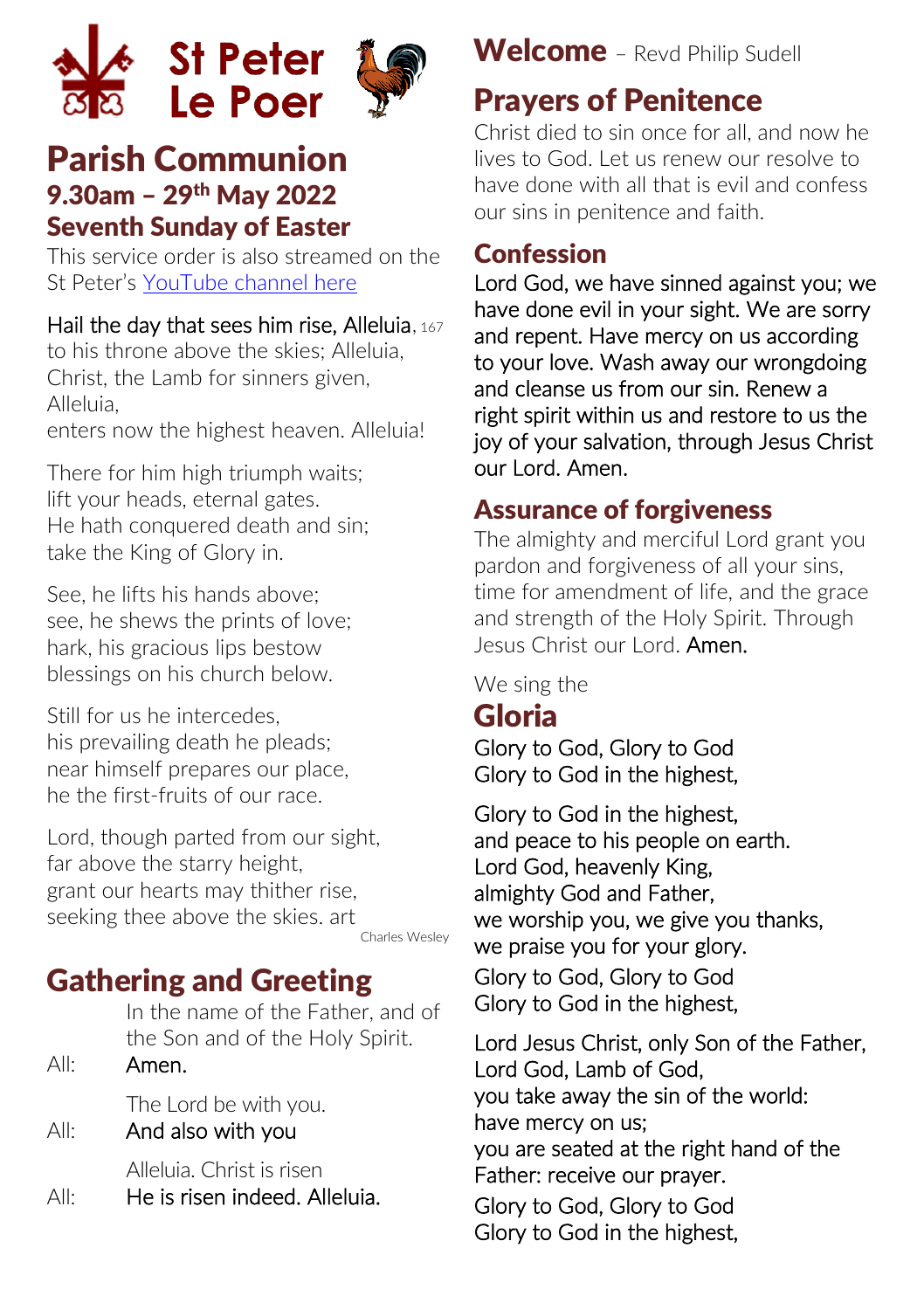For you alone are the Holy One, you alone are the Lord, you alone are the Most High, Jesus Christ, with the Holy Spirit, in the glory of God the Father. Glory to God, Glory to God Glory to God in the highest.

## The Collect

A moment of silence is kept. The minister says the opening prayer set for the day.

Risen, ascended Lord, as we rejoice at your triumph, fill your Church on earth with power and compassion, that all who are estranged by sin may find forgiveness and know your peace, to the glory of God the Father.

All: Amen.

## The Liturgy of the Word

### New Testament Reading Acts 16:16-34

 $16$  Once when we were going to the place of prayer, we were met by a female slave who had a spirit by which she predicted the future. She earned a great deal of money for her owners by fortunetelling. <sup>17</sup> She followed Paul and the rest of us, shouting, 'These men are servants of the Most High God, who are telling you the way to be saved.' <sup>18</sup> She kept this up for many days. Finally Paul became so annoyed that he turned round and said to the spirit, 'In the name of Jesus Christ I command you to come out of her!' At that moment the spirit left her.

<sup>19</sup> When her owners realised that their hope of making money was gone, they seized Paul and Silas and dragged them into the market-place to face the authorities. <sup>20</sup> They brought them before the magistrates and said, 'These men are Jews, and are throwing our city into an uproar <sup>21</sup> by advocating customs unlawful for us Romans to accept or practise.'

<sup>22</sup> The crowd joined in the attack against Paul and Silas, and the magistrates ordered them to be stripped and beaten with rods. <sup>23</sup> After they had been severely flogged, they were thrown into prison, and the jailer was commanded to guard them carefully. <sup>24</sup> When he received these orders, he put them in the inner cell and fastened their feet in the stocks. <sup>25</sup> About midnight Paul and Silas were praying and singing hymns to God, and the other prisoners were listening to them. <sup>26</sup> Suddenly there was such a violent earthquake that the foundations of the prison were shaken. At once all the prison doors flew open, and everyone's chains came loose. <sup>27</sup> The jailer woke up, and when he saw the prison doors open, he drew his sword and was about to kill himself because he thought the prisoners had escaped. <sup>28</sup> But Paul shouted, 'Don't harm yourself! We are all here!'  $29$  The jailer called for lights, rushed in and fell trembling before Paul and Silas. <sup>30</sup> He then brought them out and asked, 'Sirs, what must I do to be saved?' <sup>31</sup> They replied, 'Believe in the Lord Jesus, and you will be saved – you and your household.' <sup>32</sup> Then they spoke the word of the Lord to him and to all the others in his house. <sup>33</sup> At that hour of the night the jailer took them and washed their wounds; then immediately he and all his household were baptised. <sup>34</sup> The jailer brought them into his house and set a meal before them; he was filled with joy because he had come to believe in God – he and his whole household.

Reader: This is the word of the Lord. All: Thanks be to God.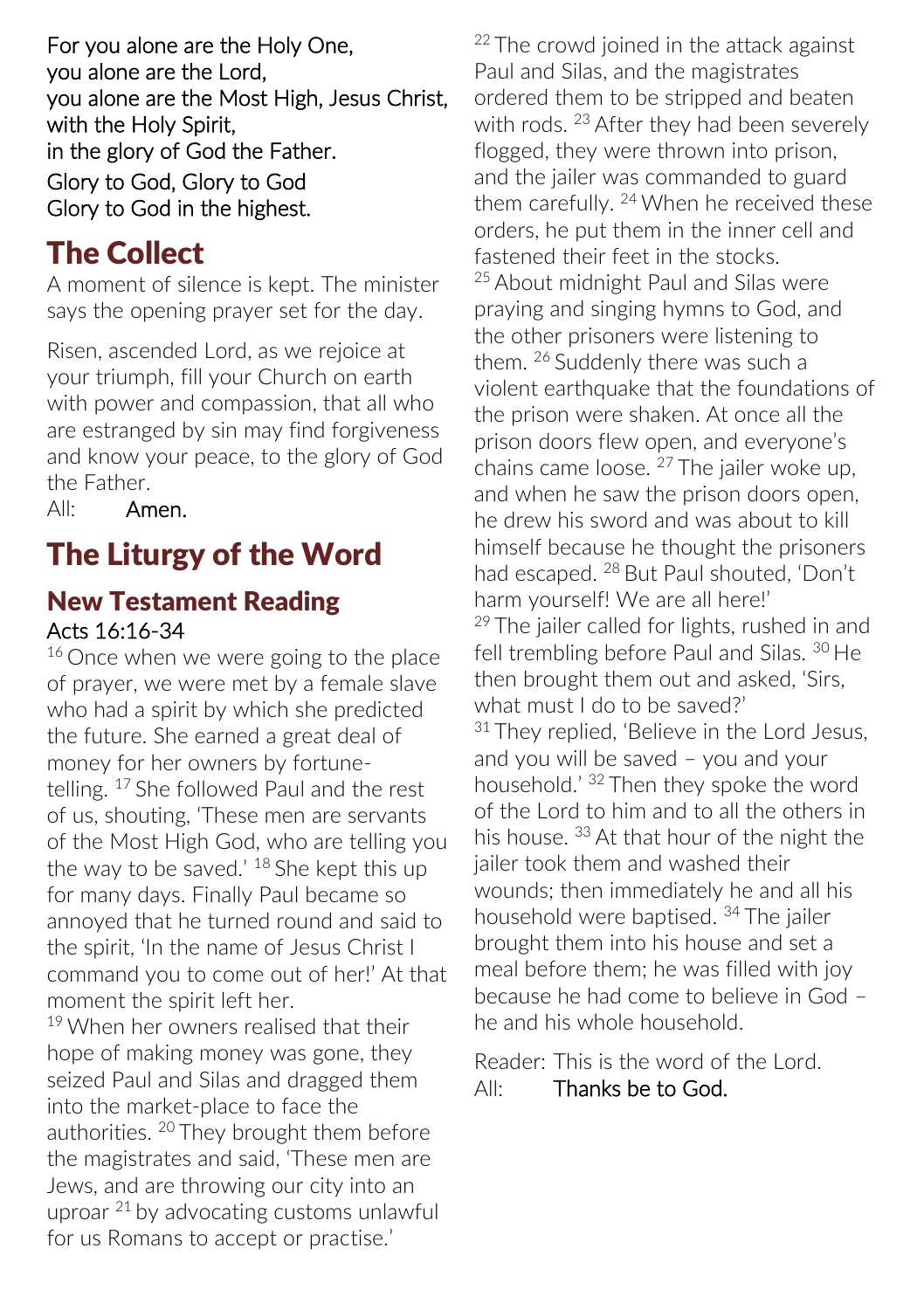### Psalm Psalm 97

### The Lord is King! let the earth rejoice

<sup>1</sup> The Lord is king: let the earth rejoice:  $\bullet$ let the multitude of the isles be glad.

<sup>2</sup>Clouds and darkness are round about him; • righteousness and justice are the foundation of his throne.

#### The Lord is King! let the earth rejoice

 $3$  Fire goes before him  $\bullet$  and burns up his enemies on every side.

 $4$  His lightnings lit up the world:  $\bullet$  the earth saw it and trembled.

<sup>5</sup> The mountains melted like way at the presence of the Lord, • at the presence of the Lord of the whole earth.

### The Lord is King! let the earth rejoice

 $6$  The heavens declared his righteousness.

• and all the peoples have seen his glory.

<sup>7</sup> Confounded be all who worship carved images and delight in mere idols. • Bow down before him, all you gods.

### The Lord is King! let the earth rejoice

<sup>8</sup> Zion heard and was glad, and the daughters of Judah rejoiced, • because of your judgements, O Lord.

<sup>9</sup> For you, Lord, are most high over all the earth; • you are exalted far above all gods.

#### The Lord is King! let the earth rejoice

10 The Lord loves those who hate evil:  $\bullet$ he preserves the lives of his faithful and delivers them from the hand of the wicked.

### The Lord is King! let the earth rejoice

- <sup>11</sup> Light has sprung up for the righteous  $\bullet$ and joy for the true of heart.
- $12$  Rejoice in the Lord, you righteous,  $\bullet$ and give thanks to his holy name.

#### The Lord is King! let the earth rejoice

### **New Testament Reading** Revelation 22:12-21

<sup>12</sup> 'Look, I am coming soon! My reward is with me, and I will give to each person according to what they have done.  $13$  I am

the Alpha and the Omega, the First and the Last, the Beginning and the End. <sup>14</sup> 'Blessed are those who wash their robes, that they may have the right to the tree of life and may go through the gates into the city.  $15$  Outside are the dogs. those who practise magic arts, the sexually immoral, the murderers, the idolaters and everyone who loves and practises falsehood.

<sup>16</sup> 'I. Jesus, have sent my angel to give you this testimony for the churches. I am the Root and the Offspring of David, and the bright Morning Star.'

<sup>17</sup> The Spirit and the bride say, 'Come!' And let the one who hears say, 'Come!' Let the one who is thirsty come; and let the one who wishes take the free gift of the water of life.

<sup>18</sup> I warn everyone who hears the words of the prophecy of this scroll: if anyone adds anything to them, God will add to that person the plagues described in this scroll. <sup>19</sup> And if anyone takes words away from this scroll of prophecy, God will take away from that person any share in the tree of life and in the Holy City, which are described in this scroll.

<sup>20</sup> He who testifies to these things says, 'Yes, I am coming soon.'

Amen. Come, Lord Jesus.

 $21$  The grace of the Lord Jesus be with God's people. Amen.

Reader: This is the word of the Lord.

All: Thanks be to God.

### Gospel

The Lord be with you.

#### All: And also with you.

Hear the Gospel of our Lord Jesus Christ according to John.

All: Glory to you, O Lord.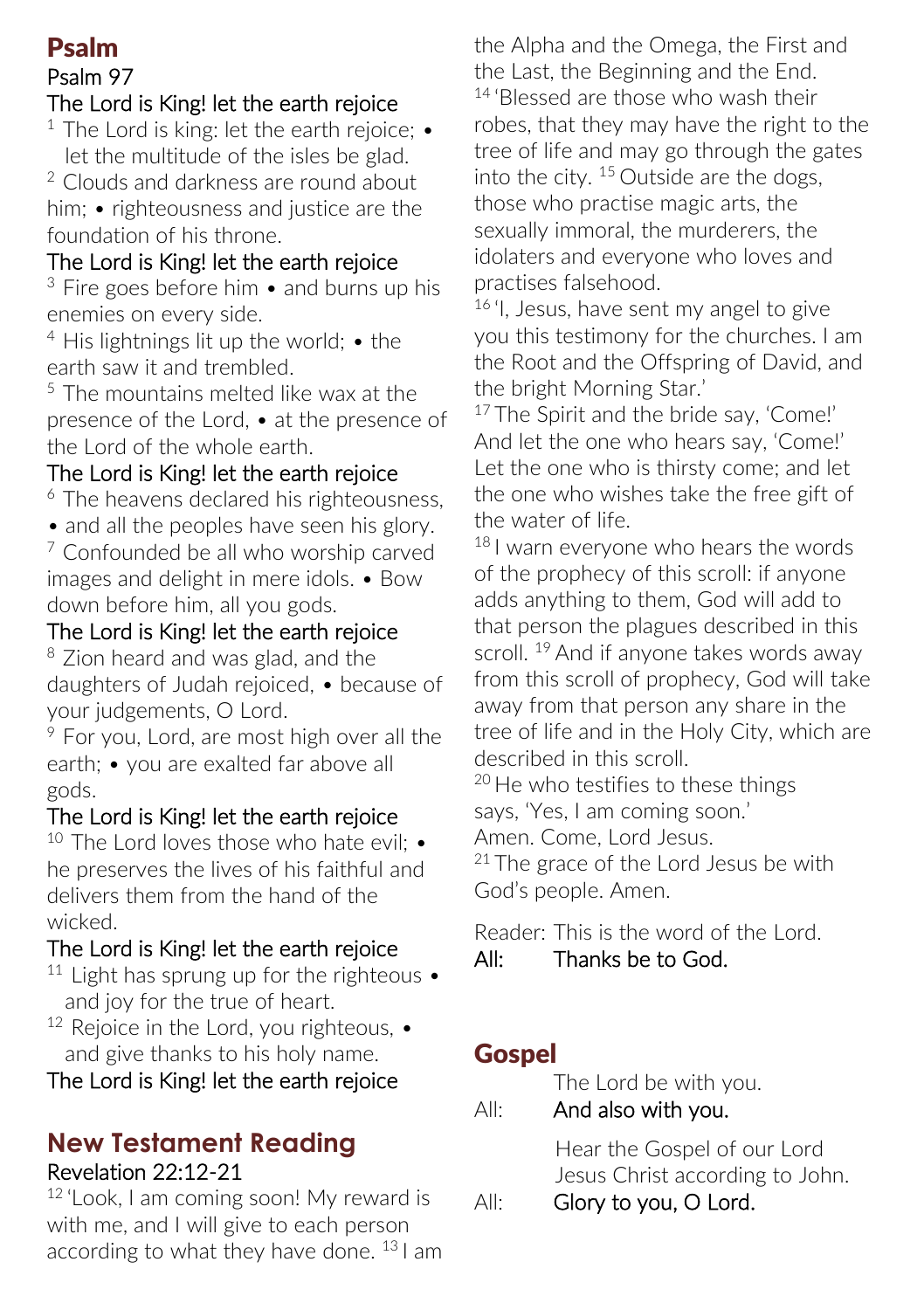#### John 8:21-30

<sup>21</sup> Once more Jesus said to them, 'I am going away, and you will look for me, and you will die in your sin. Where I go, you cannot come.'

<sup>22</sup> This made the Jews ask, 'Will he kill himself? Is that why he says, "Where I go. you cannot come"?'

 $23$  But he continued. 'You are from below: I am from above. You are of this world; I am not of this world. <sup>24</sup> I told you that you would die in your sins; if you do not believe that I am he, you will indeed die in your sins.'

<sup>25</sup> 'Who are you?' they asked.

'Just what I have been telling you from the beginning,' Jesus replied. <sup>26</sup> 'I have much to say in judgment of you. But he who sent me is trustworthy, and what I have heard from him I tell the world.' <sup>27</sup> They did not understand that he was telling them about his Father. <sup>28</sup> So Jesus said, 'When you have lifted up the Son of Man, then you will know that I am he and that I do nothing on my own but speak just what the Father has taught me. <sup>29</sup> The one who sent me is with me; he has not left me alone, for I always do what pleases him.' <sup>30</sup> Even as he spoke, many believed in him.

This is the Gospel of the Lord. All: Praise to you, O Christ.

**Sermon** - Revd Philip Sudell *The peril of unbelief*

## Profession of Faith

We believe in one God, the Father, the Almighty, maker of heaven and earth, of all that is, seen and unseen.

We believe in one Lord, Jesus Christ, the only Son of God, eternally begotten of the Father,

God from God, Light from Light, true God from true God, begotten, not made, of one Being with the Father; through him all things were made. For us and for our salvation he came down from heaven, was incarnate from the Holy Spirit and the Virgin Mary and was made man. For our sake he was crucified under

Pontius Pilate; he suffered death and was buried.

On the third day he rose again in accordance with the Scriptures; he ascended into heaven and is seated at the right hand of the Father.

He will come again in glory to judge the living and the dead, and his kingdom will have no end.

We believe in the Holy Spirit. the Lord, the giver of life, who proceeds from the Father and the Son, who with the Father and the Son is worshipped and glorified,

who has spoken through the prophets. We believe in one holy catholic and apostolic Church.

We acknowledge one baptism for the forgiveness of sins.

We look for the resurrection of the dead. and the life of the world to come. Amen.

## **Prayers of Intercession**

This response may be used:

Lord, in your mercy.

Hear our prayer.

And at the end:

#### Merciful Father,

Accept these prayers for the sake of your Son, our Saviour Jesus Christ. Amen.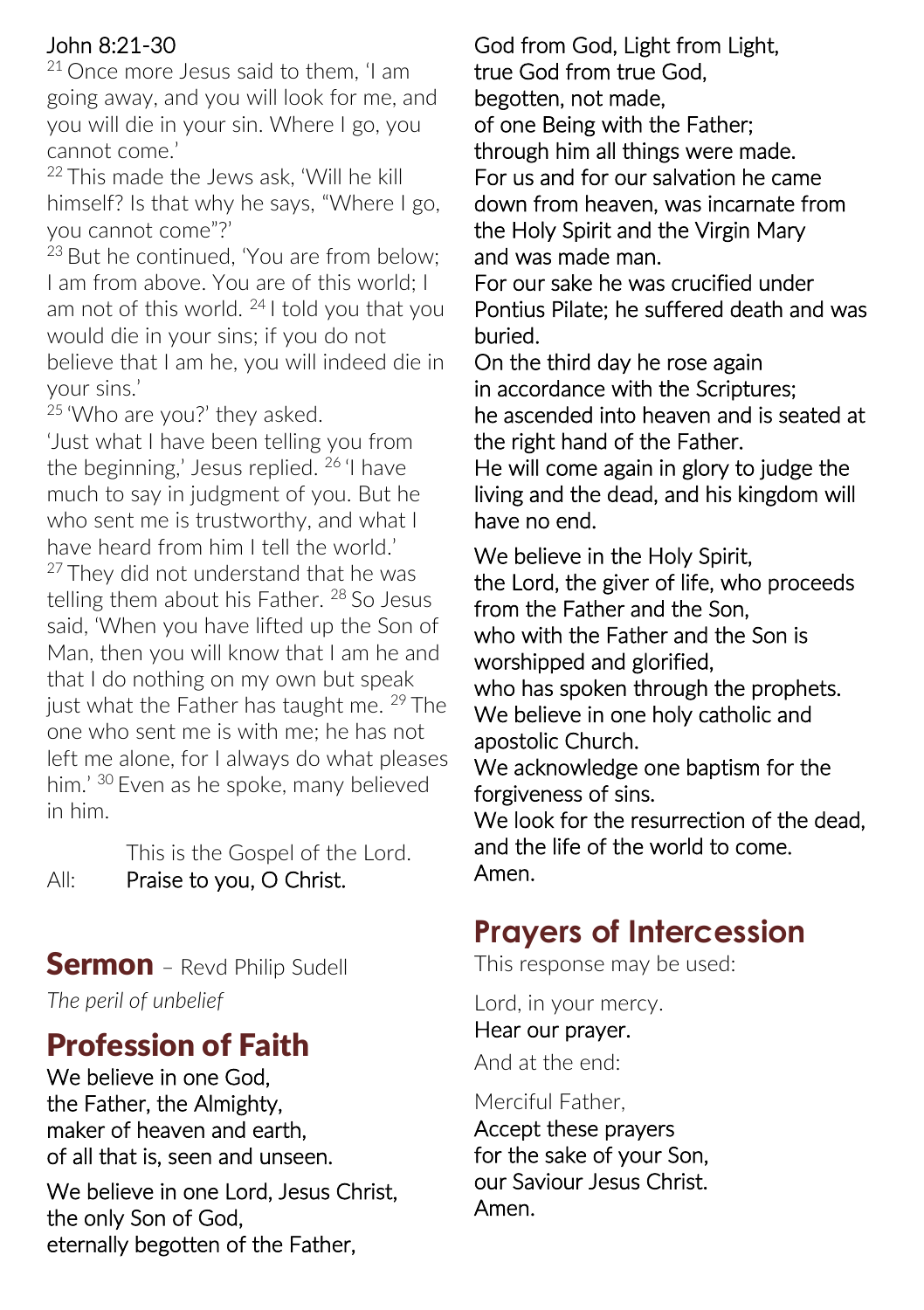# The Liturgy of the Sacrament

### The Peace

The risen Christ came and stood among his disciples and said, 'Peace be with you.' Then were they glad when they saw the Lord. Alleluia. The peace of the Lord be always with you.

#### All: And also with you.

The bread and wine are brought to the Lord's Table

#### The head that once was crowned with  $thorns$  172

is crowned with glory now: a royal diadem adorns the mighty Victor's brow.

The highest place that heaven affords is his, is his by right, the King of kings, and Lord of lords, and heaven's eternal Light;

The joy of all who dwell above. the joy of all below, to whom he manifests his love, and grants his name to know.

To them the cross, with all its shame, with all its grace, is given: their name, an everlasting name, their joy, the joy of heaven.

They suffer with their Lord below, they reign with him above; their profit and their joy to know the mystery of his love.

The cross he bore is life and health though shame and death to him; his people's hope, his people's wealth, their everlasting theme..

Thomas Kelly

## **The Eucharistic Prayer**

The Lord be with you.

- All: And also with you.
- Lift up your hearts. All: We lift them to the Lord. Let us give thanks to the Lord our God
- All: It is right to give thanks and praise.

It is indeed right, our duty and our joy, always and everywhere to give you thanks, almighty and eternal Father, and in these days of Easter to celebrate with joyful hearts the memory of your wonderful works. For by the mystery of his passion Jesus Christ, your risen Son, has conquered the powers of death and hell and restored in men and women the image of your glory. He has placed them once more in paradise and opened to them the gate of life eternal. And so, in the joy of this Passover, earth and heaven resound with gladness, while angels and archangels and the powers of all creation sing for ever the hymn of your glory.

Holy, holy, holy Lord, God of power and might, heaven and earth are full of your glory. Hosanna in the highest. Blessed is he who comes in the name of the Lord. Hosanna in the highest.

Accept our praises, heavenly Father, through your Son our Saviour Jesus Christ, and as we follow his example and obey his command, grant that by the power of your Holy Spirit these gifts of bread and wine may be to us his body and his blood; who, in the same night that he was betrayed, took bread and gave you thanks; he broke it and gave it to his disciples, saying: Take, eat; this is my body which is given for you; do this in remembrance of me.

In the same way, after supper he took the cup and gave you thanks; he gave it to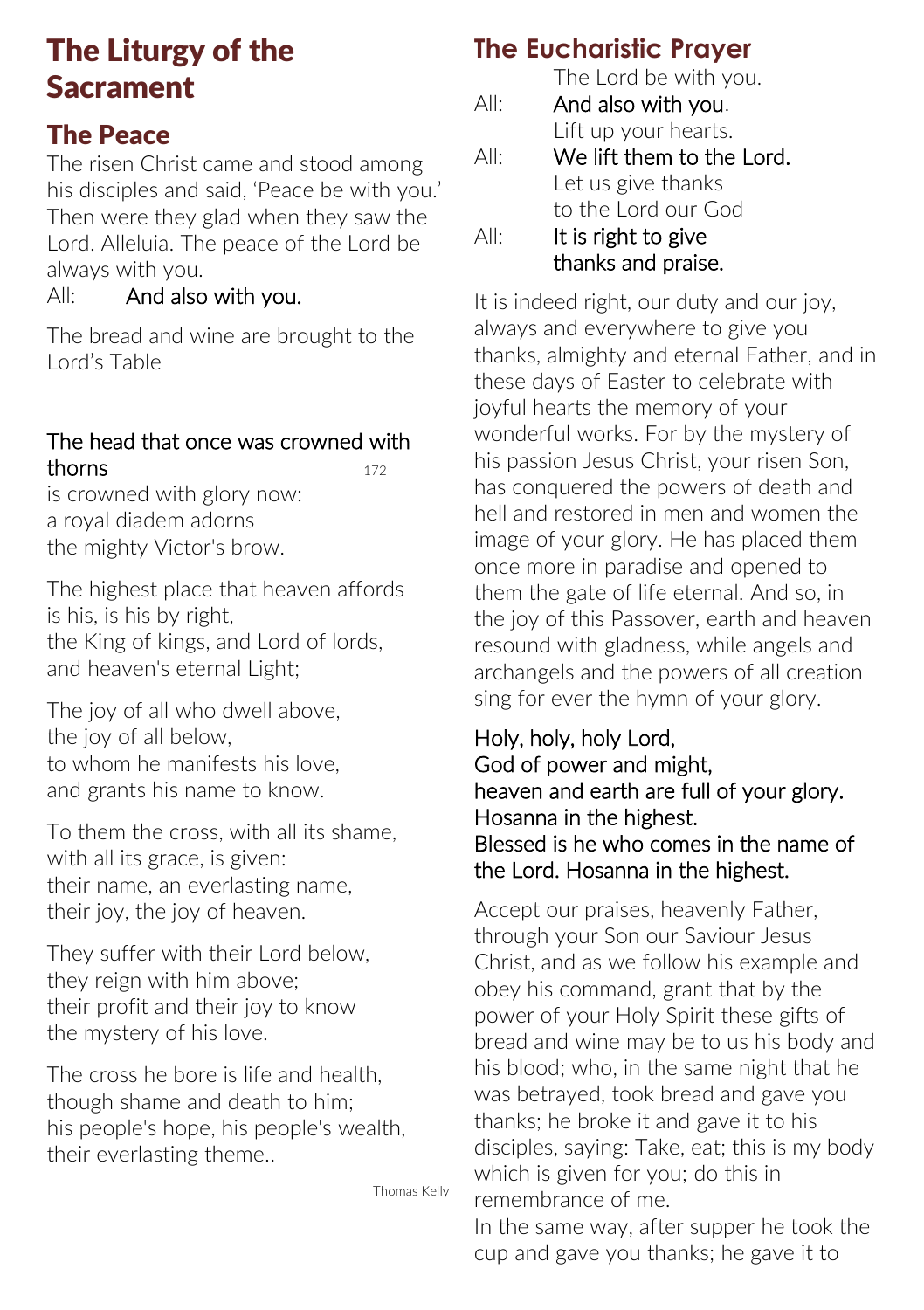them, saying: Drink this, all of you; this is my blood of the new covenant, which is shed for you and for many for the forgiveness of sins. Do this, as often as you drink it, in remembrance of me. Therefore, heavenly Father, we remember his offering of himself made once for all upon the cross; we proclaim his mighty resurrection and glorious ascension; we look for the coming of your kingdom, and with this bread and this cup we make the memorial of Christ your Son our Lord.

Praise to you, Lord Jesus.

All: Dying you destroyed our death, rising you restored our life: Lord Jesus, come in glory.

Accept through him, our great high priest, this our sacrifice of thanks and praise, and as we eat and drink these holy gifts in the presence of your divine majesty, renew us by your Spirit, inspire us with your love and unite us in the body of your Son, Jesus Christ our Lord.

Through him, and with him, and in him, in the unity of the Holy Spirit, with all who stand before you in earth and heaven, we worship you, Father almighty, in songs of everlasting praise:

All: Blessing and honour and glory and power be yours for ever and ever. Amen.

### The Lord's Prayer

Let us pray with confidence as our Saviour has taught us.

Our Father, who art in heaven, hallowed be thy name; thy kingdom come; thy will be done; on earth as it is in heaven. Give us this day our daily bread. And forgive us our trespasses, as we forgive those who trespass against us. And lead us not into temptation; but deliver us from evil. For thine is the kingdom, the power and the glory, for ever and ever. Amen.

## The Breaking of Bread

We break this bread to share in the body of Christ.

All: Though we are many, we are one body, because we all share in one bread.

### Agnus Dei

Lamb of God, you take away the sin of the world, have mercy on us. Lamb of God, you take away the sin of the world, have mercy on us. Lamb of God, you take away the sin of the world, grant us peace.

### **The Giving of Communion**

Draw near with faith. Receive the body of our Lord Jesus Christ which he gave for you, and his blood which he shed for you. Eat and drink in remembrance that he died for you, and feed on him in your hearts by faith with thanksgiving.

## **Prayer after Communion**

Eternal God, giver of love and power, your Son Jesus Christ has sent us into all the world to preach the gospel of his kingdom: confirm us in this mission, and help us to live the good news we proclaim; through Jesus Christ our Lord. Amen.

## **Blessing**

God the Father, by whose glory Christ was raised from the dead, strengthen you to walk with him in his risen life; and the blessing of God almighty, the Father, the Son, and the Holy Spirit, be among you and remain with you always.

All: Amen

### **Dismissal**

Go in the peace of Christ.

All: Thanks be to God.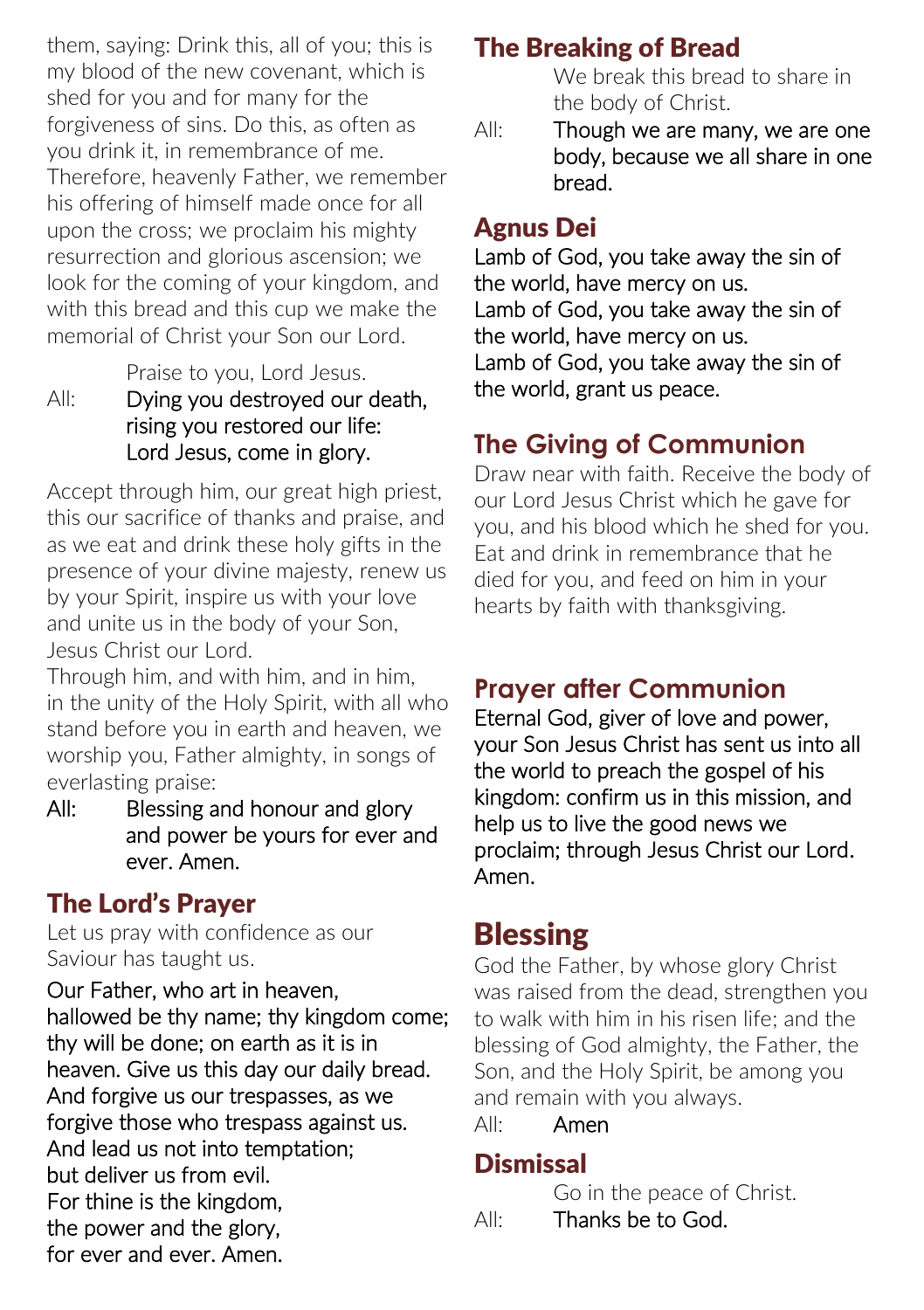#### Crown him with many crowns,  $166$

the Lamb upon his throne; hark, how the heavenly anthem drowns all music but its own! Awake, my soul, and sing of him who died for thee, and hail him as thy matchless King through all eternity.

Crown him the Lord of love; behold his hands and side, those wounds yet visible above in beauty glorified: no angel in the sky can fully bear that sight, but downward bends his burning eye at mysteries so bright.

Crown him the Lord of peace, whose power a sceptre sways from pole to pole, that wars may cease, and all be prayer and praise: his reign shall know no end, and round his piercèd feet fair flowers of paradise extend their fragrance ever sweet.

Crown him the Lord of years, the Potentate of time, creator of the rolling spheres, ineffably sublime: all hail, Redeemer, hail! for thou hast died for me; thy praise shall never, never fail throughout eternity.,

Matthew Bridges CCLI: 576181

Common Worship: Services and Prayers for the Church of England (2000) material from which is included in this service is copyright © the Archbishops' Council of the Church of England 2000

### **Readings for next Sunday**

5 th June – Pentecost Acts 2.1-21 Psalm 104.26-36,37 Romans 8.14-17 John 8:31-47